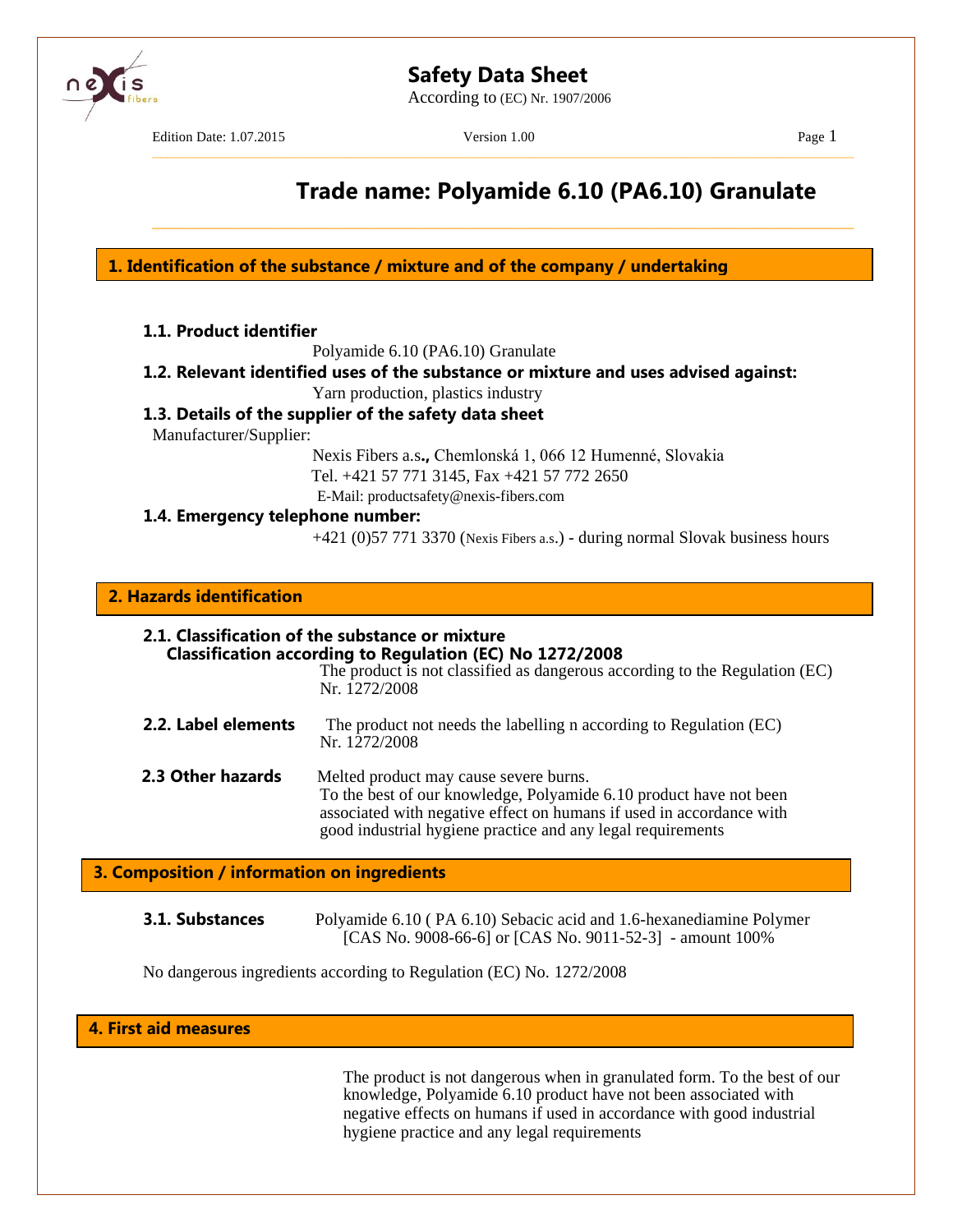

According to (EC) Nr. 1907/2006

Edition Date: 1.07.2015 Version 1.00 Page 2

–––––––––––––––––––––––––––––––––––––––––––––––––––––––––––––––––––––––––––––––––––

\_\_\_\_\_\_\_\_\_\_\_\_\_\_\_\_\_\_\_\_\_\_\_\_\_\_\_\_\_\_\_\_\_\_\_\_\_\_\_\_\_\_\_\_\_\_\_\_\_\_\_\_\_\_\_\_\_\_\_\_\_\_\_\_\_\_\_\_\_\_\_\_\_\_\_\_\_\_\_\_\_\_\_

# **Trade name: Polyamide 6.10 (PA6.10) Granulate**

#### **4.1. Description of firs aid measures**

| Inhalation:   | Not specifically concerned                                                                                                                                                                                  |
|---------------|-------------------------------------------------------------------------------------------------------------------------------------------------------------------------------------------------------------|
| Skin contact: | After prolonged skin irritation, consult a doctor.<br>After contact with the molten product, cool rapidly with cold water.<br>Do not pull solidified product away from the skin.<br>Seek medical treatment. |
| Eye contact:  | Rinse opened eye for several minutes under running water. If symptoms<br>persist, consult doctor.                                                                                                           |
| Ingestion:    | In case of persistent symptoms consult doctor.                                                                                                                                                              |
|               | 4.2. Most important symptoms and effects, both acute and delayed<br>not know                                                                                                                                |

### **4.3. Indication of any immediate medical attention and special treatment needed**

In case of contact with melted product or vapours, get immediately medical attention.

### **5. Firefighting measures**

#### **5.1. Extinguishing media**

Suitable: All usual extinguishing media may by used (spray water, foam, carbon dioxide, chemical powder) Unsuitable: No restrictions

#### **5.2. Special hazards arising from the substances or mixture**

In case of fire can be released Carbon monoxide (CO) Carbon dioxide (CO2) Hydrogen cyanide (HCN) Nitrogen oxides (NOx) Under certain fire conditions, traces of other toxic gases cannot be excluded

### **5.3. Advice for firefighters**

Use autonomous respirators, integral gas mask with polyvalent filter, gloves, boots, overall, to fight fire indoor or in poorly ventilated areas. Do not use water as extinguishing agent in the presence of uninterrupted electrical installations.

Move away no-protected and no-authorized people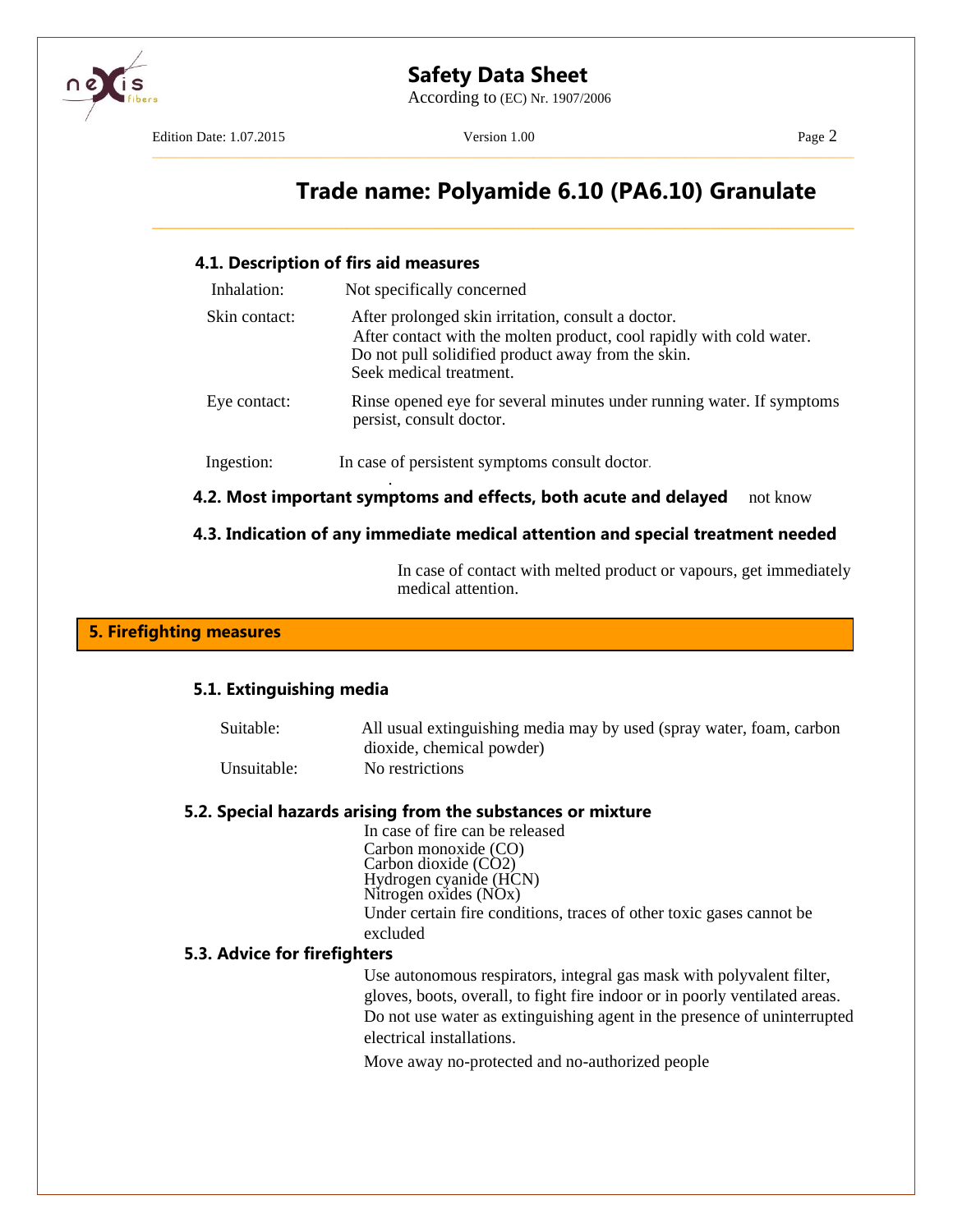According to (EC) Nr. 1907/2006



Edition Date: 1.07.2015 Version 1.00 Page 3

–––––––––––––––––––––––––––––––––––––––––––––––––––––––––––––––––––––––––––––––––––

\_\_\_\_\_\_\_\_\_\_\_\_\_\_\_\_\_\_\_\_\_\_\_\_\_\_\_\_\_\_\_\_\_\_\_\_\_\_\_\_\_\_\_\_\_\_\_\_\_\_\_\_\_\_\_\_\_\_\_\_\_\_\_\_\_\_\_\_\_\_\_\_\_\_\_\_\_\_\_\_\_\_\_

# **Trade name: Polyamide 6.10 (PA6.10) Granulate**

**6. Accidental release measures**

### **6.1. Personal precautions, protective equipment and emergency procedures**

- 6.1.1. For non-emergency personnel:
	- Move away no-protected and no-authorized person
- 6.1.2. For emergency responders:

Wear protective gloves, safety goggles, waterproof boots or shoes

### **6.2. Environmental precautions**

The product is not associated with ecological problems. No risks to the environment. Stop the leakage and isolate the area.

#### **6.3. Methods and material for containment and cleaning up**

No special safety risks. Collect material for controlled re-use or waste disposal. Polyamide granules left on the floor may cause falls.

#### **6.4. Reference to other sections**

See Section 7 for information on safe handling See Section 8 for information on personal protection equipment. See Section 13 for information on disposal.

## **7. Handling and storage**

## **7.1. Precaution for safe handling**

Store in cool, dry place in tightly closed containers. Handle the product away from heat source or flames. Melted product avoid breathing vapours; operate under suction Prevent formation of dust. Any deposit of dust which cannot be avoided must be removed regularly*.*

## **7.2. Conditions for safe storage, including any incompatibilities**

Consider technical advises referring to optimal process ability. The packages must be kept closed until utilization, particularly when the product is dry, because it absorbs humidity from air. Store away from the direct rays of the sun in the room with a proper ventilation. Remove dust, ventilation and vacuum cleaning. Keep away from ignition sources. Beware of static electricity. The product is packed upon delivery in suitable packaging material which may be recycled.

## **7.3. Specific end use** Yarn mono / multifilament, **t**uft, tech. polymer production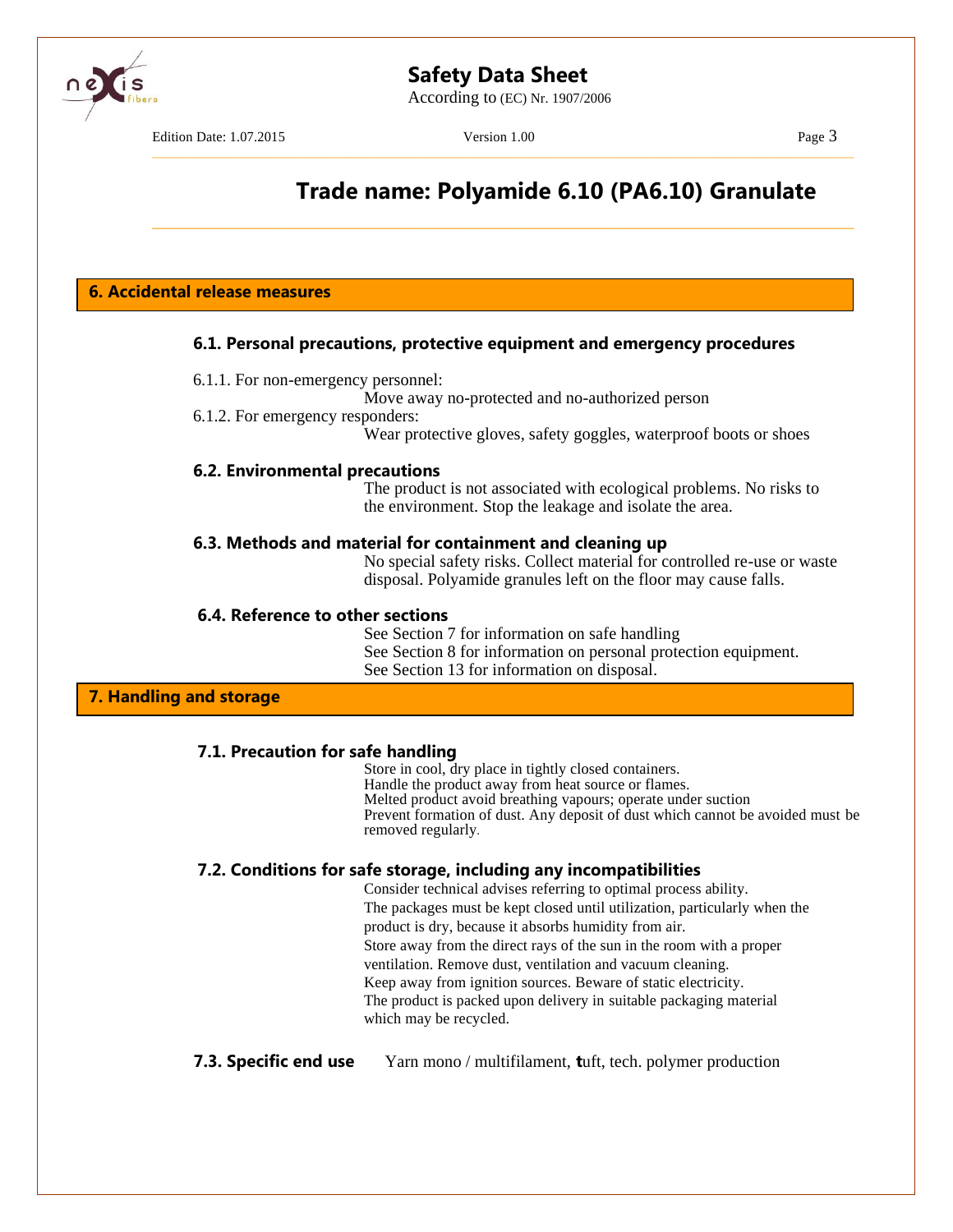

According to (EC) Nr. 1907/2006

Edition Date: 1.07.2015 Version 1.00 Page 4

–––––––––––––––––––––––––––––––––––––––––––––––––––––––––––––––––––––––––––––––––––

\_\_\_\_\_\_\_\_\_\_\_\_\_\_\_\_\_\_\_\_\_\_\_\_\_\_\_\_\_\_\_\_\_\_\_\_\_\_\_\_\_\_\_\_\_\_\_\_\_\_\_\_\_\_\_\_\_\_\_\_\_\_\_\_\_\_\_\_\_\_\_\_\_\_\_\_\_\_\_\_\_\_\_

# **Trade name: Polyamide 6.10 (PA6.10) Granulate**

#### **8. Exposure controls / personal protection**

#### **8.1. Control parameters** *.*

Components with critical values that require monitoring at the workplace:

General dust limit values for airborne particles are PEL  $(OSHA) = 15$  $mg/m<sup>3</sup>$  (inhalable fraction, TWA) and PEL(OSHA) = 5 mg/m<sup>3</sup> (respirable fraction, TWA).

#### **8.2. Exposure controls**

#### **Personal protective equipment**

### **a) General protective and hygienic measures**

Wash hands during breaks and at the end of the work. Avoid skin contact with the liquefied material. Do not inhale dust / smoke / mist.

Avoid close or long term contact with the skin.<br>**y protection**: Protective work clothing

- **b) Body protection:** Protective work clothing
- **c) Protection of hands**: Protective gloves **c) Protection of hands**: Protective gloves **d) Eye protection**: Safety glasses
	-
- **e) Breathing equipment:** Use breathing protection in case of insufficient
	- ventilation.

#### **9. Physical and chemical properties**

#### **9.1. Information on basic physical and chemical properties**

| (a) Appearance:                             | Form                                                             | solid, granules                                         |
|---------------------------------------------|------------------------------------------------------------------|---------------------------------------------------------|
|                                             | Colour                                                           | raw white (nature)                                      |
| (b) Odour:                                  |                                                                  | odourless                                               |
| (c) Odour threshold:                        |                                                                  | not applicable                                          |
| $(d)$ pH:                                   |                                                                  | not applicable                                          |
| (e) Melting point/freezing point            |                                                                  | $215 - 223$ °C                                          |
| (f) Initial boiling point and boiling point |                                                                  | not applicable                                          |
| (g) Flash point:                            |                                                                  | not applicable                                          |
| (h) Evaporation rate:                       |                                                                  | not applicable                                          |
| (i) Self-inflammability (solid,):           |                                                                  | product is not self-igniting                            |
|                                             | (j) Upper/lower flammability or explosive limits: not applicable |                                                         |
| (k) Vapour pressure:                        |                                                                  | not applicable                                          |
| (l) Vapour density                          |                                                                  | not applicable                                          |
| (m) Relative density                        |                                                                  | $1,06-1,10 \text{ g/m}^3$                               |
| (n) Solubility (ies):                       |                                                                  | non soluble in water, soluble in formic acid and phenol |
| (o) Partition coefficient: n-octanol/water  |                                                                  | not applicable                                          |
| (p) Decomposition temperature:              |                                                                  | Starts at about $350^{\circ}$ C                         |
| (q) Density                                 |                                                                  | 1,06-1,10 $g/cm3$                                       |
| (r) Viscosity index (HCOOH)                 |                                                                  | 120-250                                                 |
| (s) Explosive properties                    |                                                                  | non explosive                                           |
| (t) Oxidising properties                    |                                                                  | not oxidizer                                            |
|                                             |                                                                  |                                                         |
|                                             |                                                                  |                                                         |

#### **9.2. Other information** not available

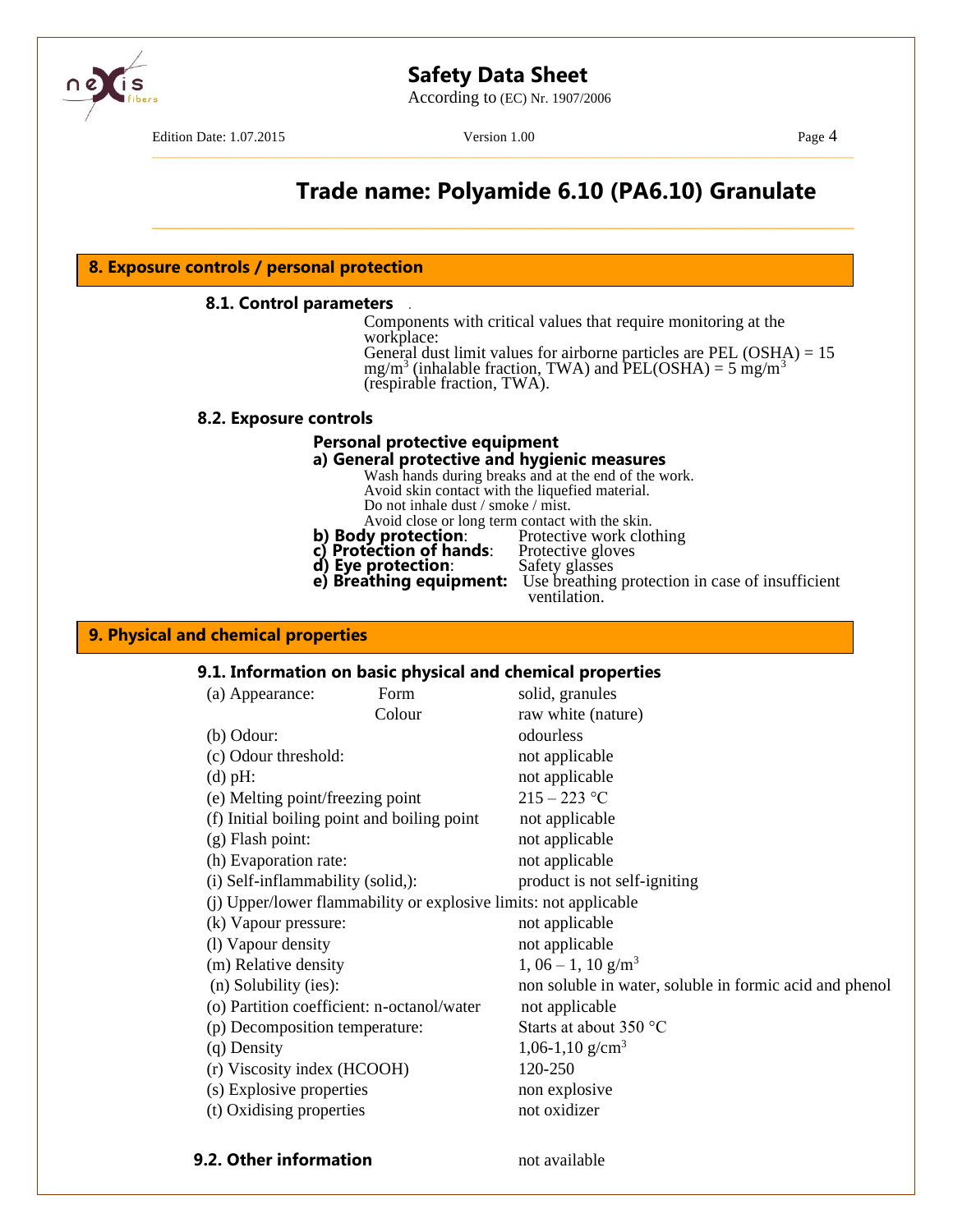According to (EC) Nr. 1907/2006



**11. Toxic** 

Edition Date: 1.07.2015 Version 1.00 Page 5

–––––––––––––––––––––––––––––––––––––––––––––––––––––––––––––––––––––––––––––––––––

\_\_\_\_\_\_\_\_\_\_\_\_\_\_\_\_\_\_\_\_\_\_\_\_\_\_\_\_\_\_\_\_\_\_\_\_\_\_\_\_\_\_\_\_\_\_\_\_\_\_\_\_\_\_\_\_\_\_\_\_\_\_\_\_\_\_\_\_\_\_\_\_\_\_\_\_\_\_\_\_\_\_\_

# **Trade name: Polyamide 6.10 (PA6.10) Granulate**

**10. Stability and reactivity**

| 10.1. Reactivity                                                                                                                         | React with strong oxidizers and with strong acids                                                                                |  |  |  |  |
|------------------------------------------------------------------------------------------------------------------------------------------|----------------------------------------------------------------------------------------------------------------------------------|--|--|--|--|
| 10.2. Chemical stability                                                                                                                 |                                                                                                                                  |  |  |  |  |
| carbon and hydrogen cyanide                                                                                                              | The polyamide 6.10 granular is a stable product<br>Decomposition happens at $350^{\circ}$ C. The substance may release oxides of |  |  |  |  |
| 10.3. Possibility of hazardous reaction<br>None under normal storage conditions<br>At temperature $350^{\circ}$ C the product decompose. |                                                                                                                                  |  |  |  |  |
| 10.4. Conditions to avoid                                                                                                                | No further relevant information available                                                                                        |  |  |  |  |
| 10.5. Incompatible materials                                                                                                             | strong oxidizer, strong acids                                                                                                    |  |  |  |  |
| 10.6. Hazardous decomposition products<br>$CO2$ , $CO$ , $NOx$ , $HCN$                                                                   |                                                                                                                                  |  |  |  |  |
| ological information                                                                                                                     |                                                                                                                                  |  |  |  |  |
| 11.1. Information on toxicological effects                                                                                               |                                                                                                                                  |  |  |  |  |
| (a) Acute toxicity:                                                                                                                      | none under normal usage.                                                                                                         |  |  |  |  |
| (b) Skin corrosion/irritation:                                                                                                           | Contact with melted product can cause burns.                                                                                     |  |  |  |  |
| (c) Serious eye damage / irritation:                                                                                                     | product is inert.                                                                                                                |  |  |  |  |

- 
- (d) Respiratory or skin sensitization: product is inert.
- 
- 
- 
- 
- 
- (e) Germ cell mutagenicity: product is inert. f) Carcinogenicity: product is inert. (g) Reproductive toxicity: product is inert. (h) STOT-single exposure: no classification in STOT- SE. (i) STOT repeated exposure: no classification in STOT- SE. (j) Aspiration hazard: no hazard.

## **12. Ecological information**

## **12.1. Toxicity**

The product is not associated with ecological problems. The information came from the structure. For aquatic organism the product may be non-toxic. In water is not soluble.

## **12.2. Persistence and degradability**

The product, in granules form, is inert and not biodegradable. In water is not soluble, but can be separate by appropriate mechanical waste water treatment

- 
- 
- 
- 

**12.3. Bioaccumulative potential** No further relevant information available.<br>**12.4. Mobility in soil** No further relevant information available No further relevant information available **12.5. Results of PBT and vPvB assessment** No further relevant information available **12.6. Other adverse effects** No further relevant information available **12.6. Other adverse effects** No further relevant information available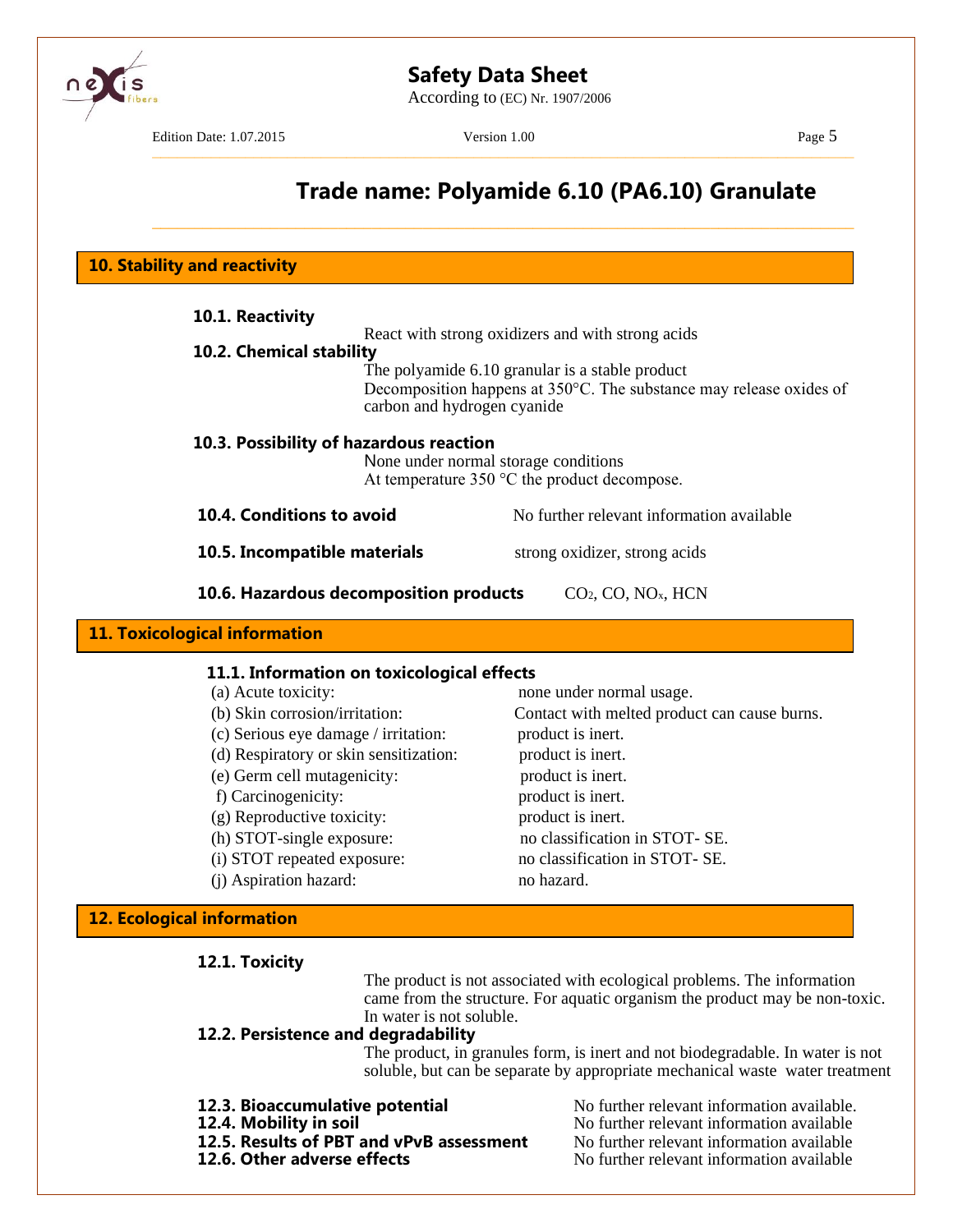According to (EC) Nr. 1907/2006

Edition Date: 1.07.2015 Version 1.00 Page 6

–––––––––––––––––––––––––––––––––––––––––––––––––––––––––––––––––––––––––––––––––––

\_\_\_\_\_\_\_\_\_\_\_\_\_\_\_\_\_\_\_\_\_\_\_\_\_\_\_\_\_\_\_\_\_\_\_\_\_\_\_\_\_\_\_\_\_\_\_\_\_\_\_\_\_\_\_\_\_\_\_\_\_\_\_\_\_\_\_\_\_\_\_\_\_\_\_\_\_\_\_\_\_\_\_

# **Trade name: Polyamide 6.10 (PA6.10) Granulate**

**13. Disposal considerations**

#### **13.1. Waste treatment methods**

Can be disposed of as solid waste or burned in suitable installations, subject to local regulations.

Recycling or thermal recycling is recommended for both – the product and packaging material.

#### **14. Transport information**

There is no need of labelling the product according to EC directive 67/548, 1999/45, 1907/206 since is not classified as hazardous.

**14.1. UN number** not classified as danger product, according to transport regulation. **14.2. UN proper shipping name**

**ADR, ADN, IMDG, IATA** not classified as danger product, according to transport regulation. **14.3. Transport hazard class(es)**

**ADR, ADN, IMDG, IATA** not classified as danger product, according to transport regulation. **14.4. Packing group**

**ADR, IMDG, IATA** not classified as danger product, according to transport regulation.

**14.5. Environmental hazards: Terrestrial, see, air transport**

| Class RID/ADR   | not classified as hazardous material |
|-----------------|--------------------------------------|
| Class ICAO/IATA | not classified as hazardous material |
| Class OMI/IMDG  | not classified as hazardous material |

#### **14.6. Special precautions for user** No applicable

**14.7. Transport in bulk according to Annex II of MARPOL 73/78 and the IBC Code**

Classified as no danger product according to transports regulation.

**15. Regulatory information**

**15.1. Safety, health and environmental regulations/legislation specific for the substance or mixture**

> Regulation EC 1907/2006 Regulation EC 1272/2008 Regulation EC 453/2010

#### **15.2. Chemical safety assessment**

Product is exempted of registration under EC 1907/206 regulation, not classified as hazardous according to EC 1272/2008 regulation, product not needs a chemical safety assessment